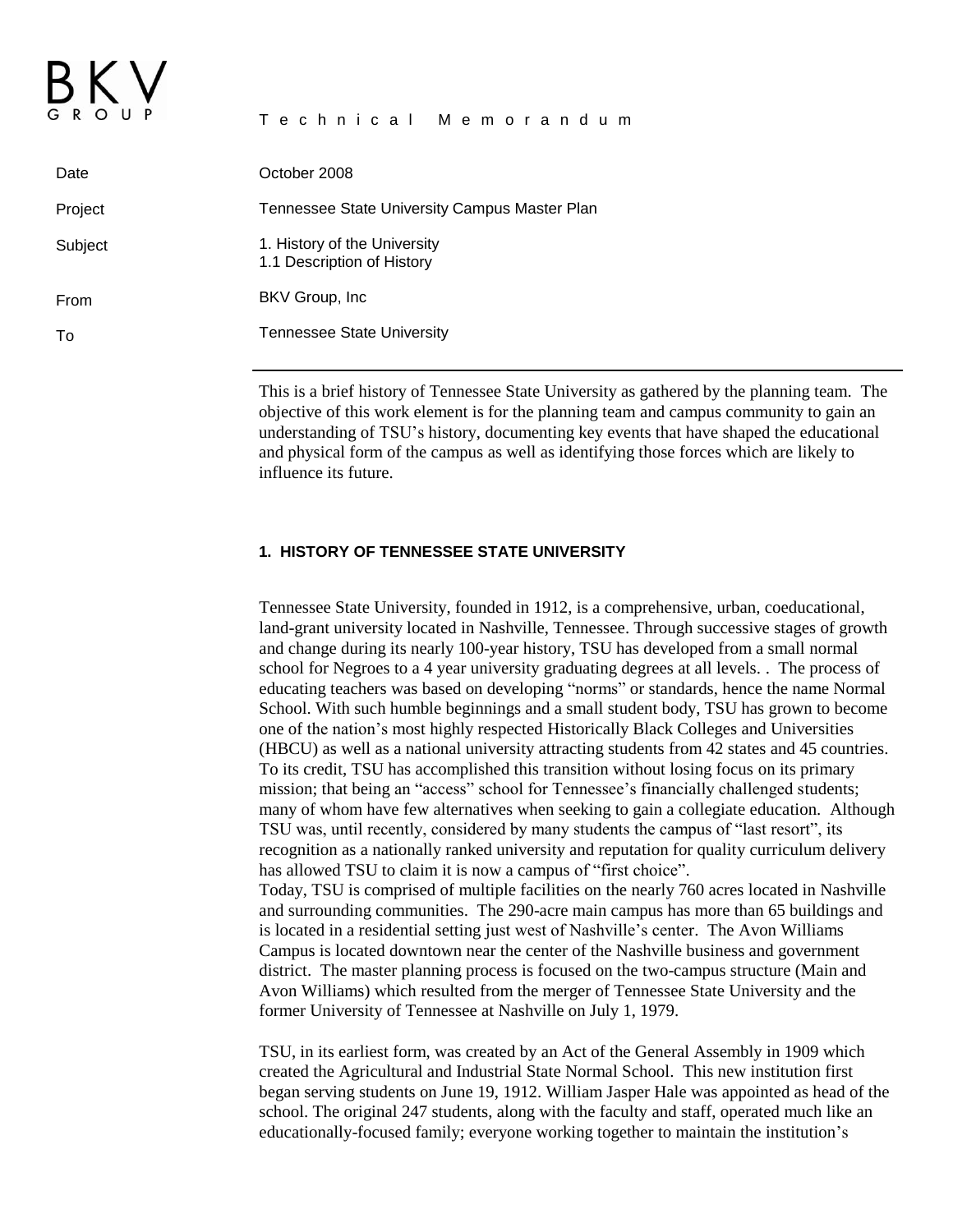academic and physical functions. Faculty, staff and students shared tasks including clearing rocks, harvesting crops, carrying chairs from class to class and generally maintaining the facility while also conducting classroom activities.

In 1922, the institution was elevated to the status of a four-year teachers' college and was empowered to grant bachelor's degrees. The first degrees were granted in June 1924. During the same year, the institution became known as the Agricultural and Industrial State Normal College. In 1927, "Normal" was dropped from the name of the college.

As the college grew in scope and stature throughout the 1920s and 1930s, so did its impressive roster of alumni who embodied the school's charge: "Enter to learn; go forth to serve." In 1943, when William Hale retired after more than 30 years at the school's helm, an alumnus was chosen to succeed him; Walter S. Davis. From 1943 until his retirement in 1968, President Davis led the institution through a period of tremendous growth and change. As a result of his efforts, the university increased its academic offerings, built new facilities and gained worldwide recognition.

In 1941 the General Assembly authorized the State Board of Education to substantially upgrade the educational program of the college, which included establishment of graduate studies leading to the awarding of master's degrees. Graduate curricula were first offered in several branches of teacher education. The first master's degree was awarded by the college in June 1944.

In 1946, the institution was accredited by the Southern Association of Colleges and Schools. In August 1951, the institution was granted university status by approval of the State Board of Education. The reorganization of the institution's educational program included the establishment of the Graduate School, the School of Arts & Sciences, the School of Education and the School of Engineering. Provisions were also made for the later addition of the Schools of Agriculture, Business, and Home Economics. At this time, the university was known as the Tennessee Agricultural & Industrial State University.

In August of 1958, the university, by approval of the State Board of Education, was elevated to the status of a full-fledged land-grant university. The Land-Grant University Program included the School of Agriculture & Home Economics, the Graduate School, the Division of Extension and Continuing Education and the Department of Aerospace Studies. In 1974, the university added The School of Allied Health Professions and the School of Business. In addition, the School of Nursing was established in 1979.

Today, TSU consists of five colleges, three schools, and the Institute of Government: These are the:

- College of Arts & Sciences
- College of Business
- College of Education
- College of Engineering, Technology, and Computer Science
- College of Health Sciences
- School of Agriculture and Consumer Sciences
- School of Nursing
- School of Graduate Studies and Research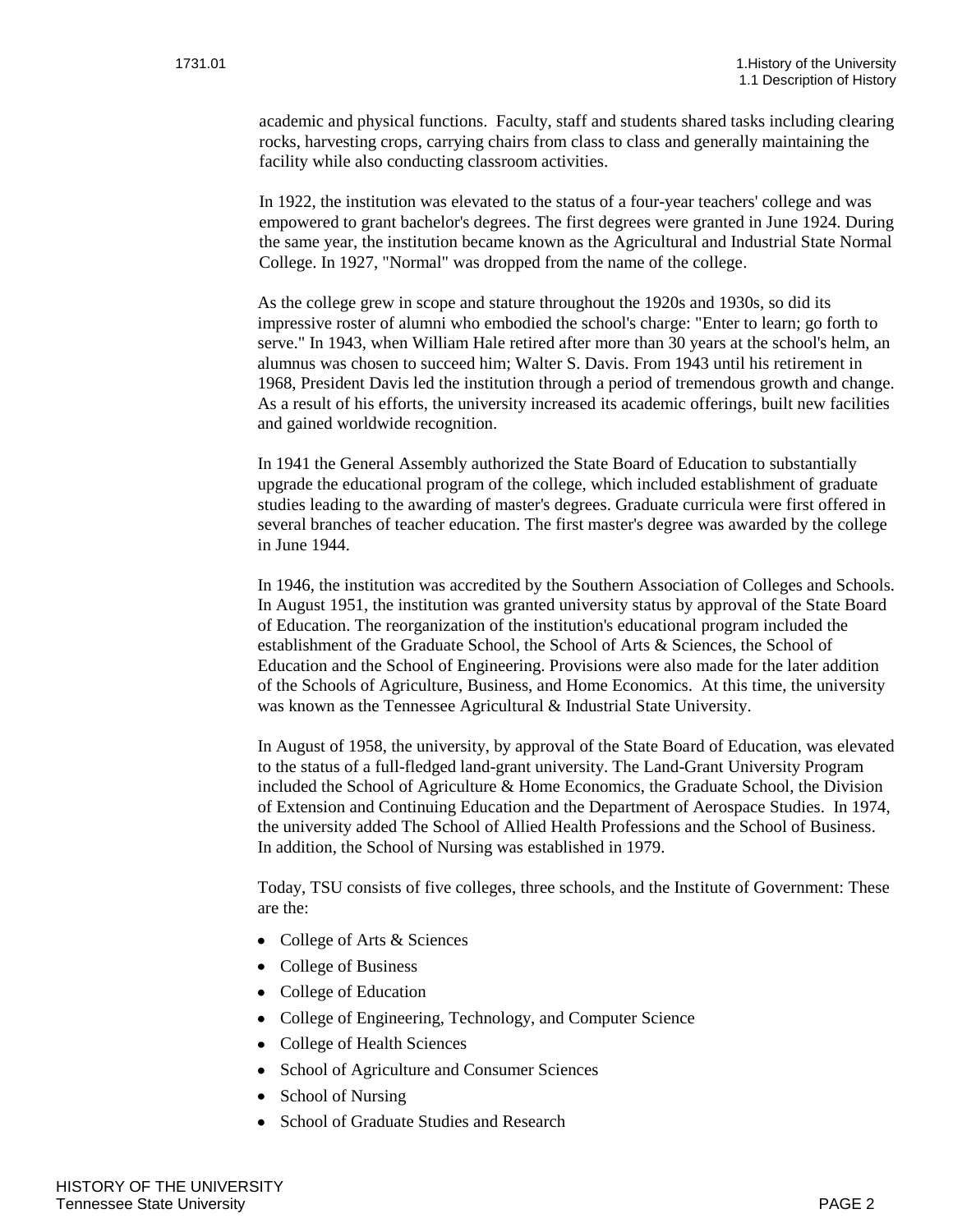• Institute of Government

In 1968, Andrew Torrence, also an alumnus, was named the university's third president. It was during his relatively brief tenure that the state legislature formally dropped "Agricultural & Industrial" from the university's name, which became Tennessee State University. Also, it was during the Torrence presidency that one of the most significant events in the campus's history occurred; a lawsuit which would not be fully resolved or have its impact felt for decades to come.

In 1968, a TSU faculty member, Rita Sanders Geier, filed a lawsuit against TSU and the State of Tennessee alleging a dual system of higher education in Tennessee based on race. In addition, two TSU professors, Ray Richardson and H. Coleman McGinnis, joined Rita Geier as co-plaintiffs in the lawsuit, as did the U.S. Department of Justice. An agreement between the two parties in this case, which over the years evolved into Geier v. Tennessee, would not be reached for over 32 years. During this period, numerous court-ordered plans failed to produce progress on the matter. On Jan. 4, 2001, a mediated Consent Decree agreed upon by all parties was ordered by the court.

In 1975 Frederick Humphries became TSU's fourth president. At that time, Nashville was still home to two public four-year universities; TSU and UT Nashville. On July 1, 1979, as a result of one of the court orders in the 1968 Geier v. Tennessee case, the former University of Tennessee at Nashville was merged with TSU. President Humphries was the first TSU president to face the challenge of maintaining balance between TSU's role as one of America's preeminent historically black universities and as an emerging comprehensive, national university.

In 1947, prior to merging with TSU, The University of Tennessee at Nashville began as an extension center of the University of Tennessee. UT Nashville offered only one year of extension credit until 1960, when it was empowered by the Board of Trustees of the University of Tennessee to offer two years of resident credit. In 1963 authorization was granted to extend this to three years of resident credit, even though degrees were awarded by the Knoxville unit. In 1971, upon successfully meeting the requirements for accreditation by the Southern Association of Colleges and Schools and to more fully realize its commitment as a full-function evening university, the UT-Nashville campus became a fullfledged, four-year, degree-granting institution.

During the same year, the General Assembly sanctioned the institution as a bona fide campus of the University of Tennessee, and the new university occupied its quarters in the building at the corner of Tenth and Charlotte avenues in downtown Nashville. In part, it was the erection of this building which gave rise to the decades-long litigation to "dismantle the dual system" of higher education in Tennessee. The litigation resulted in the merger of both institutions (ordered by Judge Frank Gray in February 1977), resulting in an expansion of the present-day Tennessee State University as a Tennessee Board of Regents institution.

In 1987 TSU's fifth president, Otis Floyd, assumed his post following a year as interim president. He left the university when he was appointed chancellor of the Tennessee Board of Regents in 1990. Floyd, as both President and Chancellor, kept TSU moving forward, initiating efforts that resulted in the university's receiving in 1988 an unprecedented \$112 million from the state general assembly for capital improvements. Under this plan, nearly all buildings on campus were renovated, and eight new buildings were constructed, including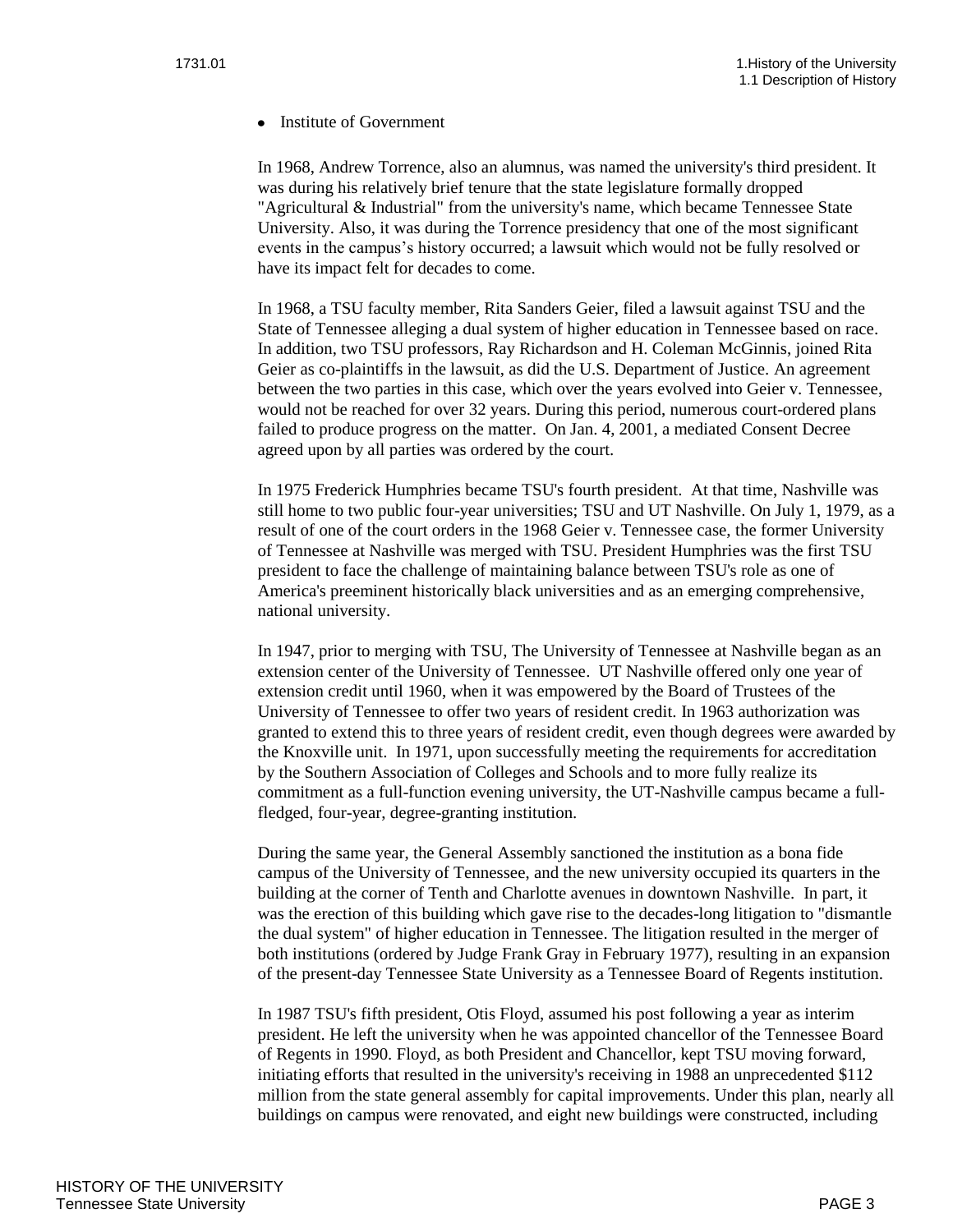the Floyd-Payne Campus Center, the Ned McWherter Administration Building, the Wilma Rudolph Residence Center, and the Performing Arts Center.

In 1991, James Hefner became the sixth president of Tennessee State University. He oversaw implementation of the capital improvements project and managed TSU during a period of enrollment growth to 9,100 students; a population which exists today on the TSU campuses.

In October, 2006, Melvin N. Johnson became the seventh TSU president. During his term as president, Dr. Johnson commissioned the Academic Master Plan in 2007 as well as this Campus Master Plan, also in 2007, and development of a strategic approach to transforming TSU into a  $21<sup>st</sup>$  Century institution of higher education.

Today, TSU offers 45 bachelor's degrees, 24 master's degrees and awards doctoral degrees in seven areas: biological sciences, computer information systems engineering, psychology, public administration, curriculum and instruction, administration and supervision, and physical therapy.

In summary, during its 99 year history, seven presidents and four acting presidents have served the institution. They are:

- William J. Hale, 1912-1943
- Walter S. Davis, 1943-1968
- Andrew P. Torrence, 1968-1974
- Charles Fancher, (Interim) 1974-1975
- Frederick S. Humphries, 1975-1985
- Roy Peterson, (Interim) 1985-1986
- Otis L. Floyd, (Interim) 1986-1987, 1987-1990
- George W. Cox, (Interim)  $1990-1991$
- James A. Hefner, 1991-2005
- Melvin N. Johnson, 2005-present

# **2. ACCREDITATION AND AFFILIATIONS**

Tennessee State University is accredited by the Commission on Colleges of the Southern Association of Colleges and Schools to award the Associate, Bachelor's, Master's, Specialist in Education, and Doctoral degrees. In addition, the following programs and associations support the high quality education available on the TSU campuses.

# **College of Arts & Sciences**

**Art** (B.A.: National Association of Schools of Art & Design), **Music** (B.A.: National Association of Schools of Music), **Social Work** (B.S.: The Council on Social Work Education)

## **College of Business**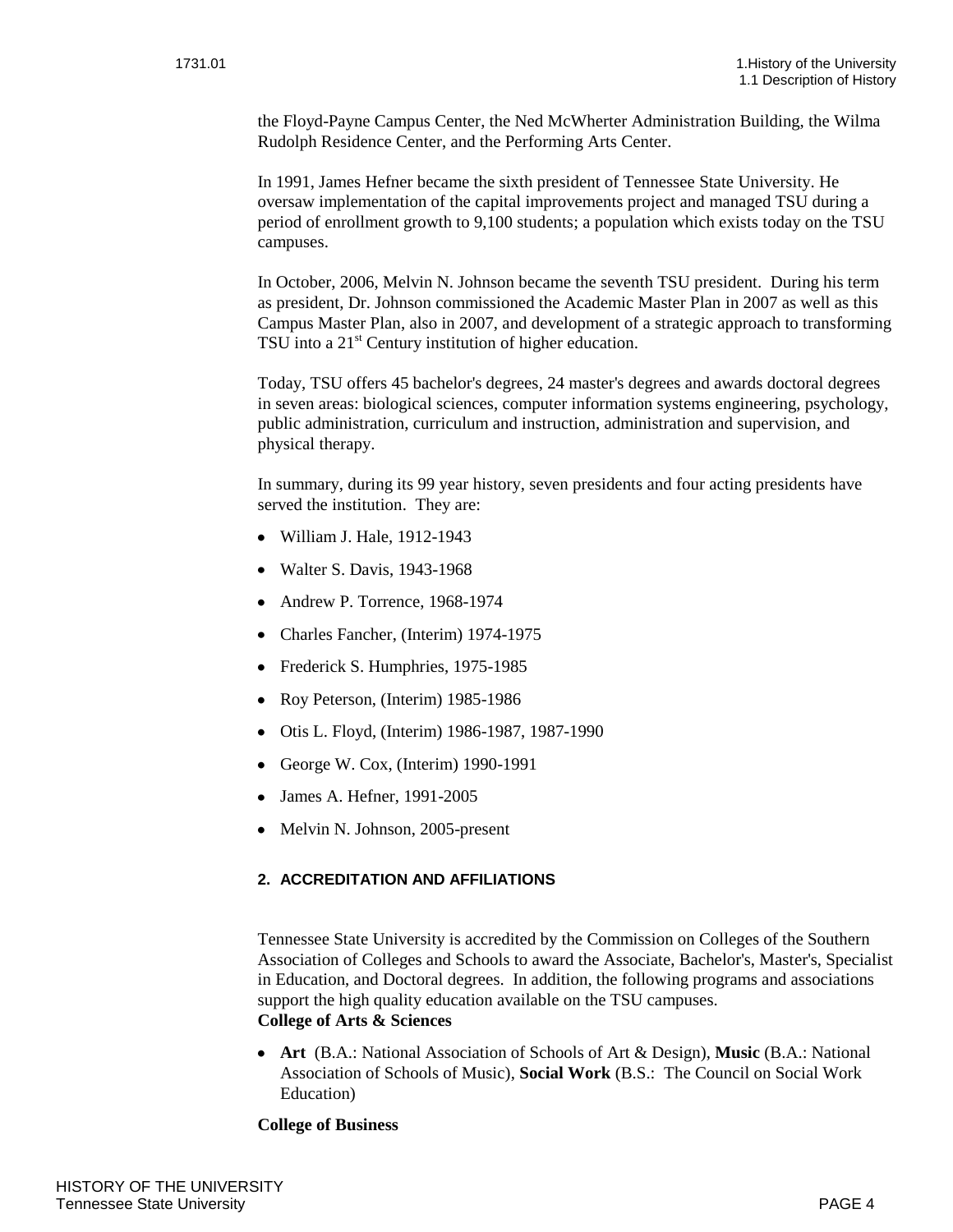**Business** (B.B.A., M.B.A.: AACSB is: the Association of Advance Collegiate Schools of Business International)

## **College of Education**

- **Education** (B.S., M.S., M.A.Ed., Ed.S. Ed.D: National Council for Accreditation of Teacher Education (NCATE))
- **Psychology** (B.S., Ph.D with concentration in Counseling: American Psychological Association (APA))

## **College of Engineering, Technology and Computer Science**

**Aeronautical & Industrial Technology, Architectural & Mechanical Engineering, Civil & Environmental Engineering**, **Electrical & Computer Engineering** (B.S.: Accreditation Board for Engineering and Technology)

## **College of Health Sciences**

- **Cardio-Respiratory Care Sciences** (B.S.: Commission on Accreditation of Allied Health Education Programs)
- **Dental Hygiene** (A.A.S., B.S.: Commission on Dental Accreditation)
- **Health Care Administration and Planning** (B.S.: Association of University Programs in Health Administration)
- **Health Information Management** (B.S.: Commission on Accreditation of Allied Health Education Programs in collaboration with the Council on Education of the American Health Information Management Association)
- **Medical Technology** (B.S.: National Accrediting Agency for Clinical Laboratory Sciences)
- **Occupational or Physical Therapy** (B.S.: Accreditation Council for Occupational Therapy Association; Education of the American Occupational Therapy Association)
- **Physical Therapy** (M.P.T.: The Master of Physical Therapy program was granted candidacy status from the Commission on Accreditation in Physical Therapy Education (CAPTE)).
- **Speech Pathology and Audiology** (B.S., M.S.: Council of Academic Accreditation of the American Speech-Language-Hearing Association)

## **School of Agriculture and Consumer Sciences**

**Family and Consumer Sciences** (B.S. American Association of Family and Consumer Sciences, American Dietetics Association)

## **School of Nursing**

**Nursing** (A.A.S., B.S.N., M.S.N.: National League for Nursing Accreditation Commission)

## **Institute of Government**

**Public Administration** (M.P.A.: The National Association of Schools of Public Affairs and Administration)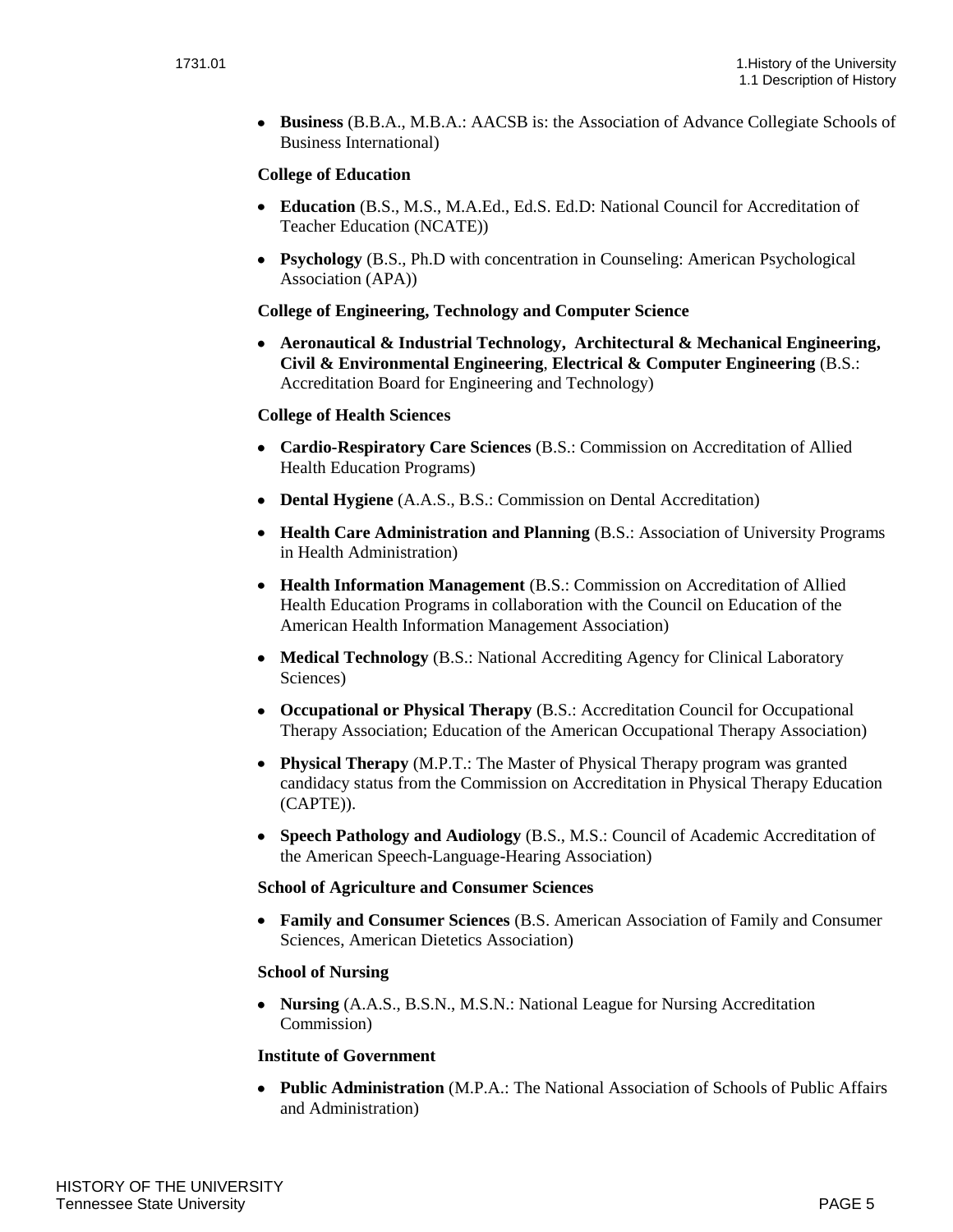# **3. HISTORY OF MASTER PLANNING**

TSU has had a number of master plans created through its history.

In 1951 a comprehensive mater plan was completed by Douglas Williston, a fairly wellknown HBCU planner of that time. The 1951 plan features a campus wide map, information of planned facilities, and a robust landscape plan. This plan did not focus upon quantitative analysis or sub plans for specific areas of focus.

The 1971 master plan was done by a local Nashville firm, Hamilton-Butt & Associates. This plan focused comprehensively upon the campus, including current and projected buildings. This plan also did not focus upon quantitative analysis or sub plans for specific areas of focus.

In 1988 a master plan was prepared for Tennessee State University by Gruzen Samton Steinglass/The Ehrenkrantz Group - Hickerson - Fowlkes. Its purpose was to establish a long-range design framework for future campus development. The plan also involved a comprehensive campus needs assessment. The assessment included both spatial needs for the different departments and studied the physical conditions of the buildings. This plan was well utilized for multiple projects on the campus.

In 1997, Lose & Associates conducted a North Campus Land-Use Plan. The primary focus of this study was to assess the current needs of the athletic programs and their facilities. The plan also included a land-use design to meet these needs. Only portions of the design plan were ever realized, mainly the tennis facilities and the large crescent shaped parking lot.

In 2007, TSU commissioned the BKV Group to complete a campus-wide master facility plan, the findings of which are presented in this document.

## **4. BUILDINGS OF HISTORICAL SIGNIFICANCE**

No individual TSU facilities are of significant architectural or historical character to be on the National Historic Register. The following facilities are located within a less rigid designation as a "historic district" on the register: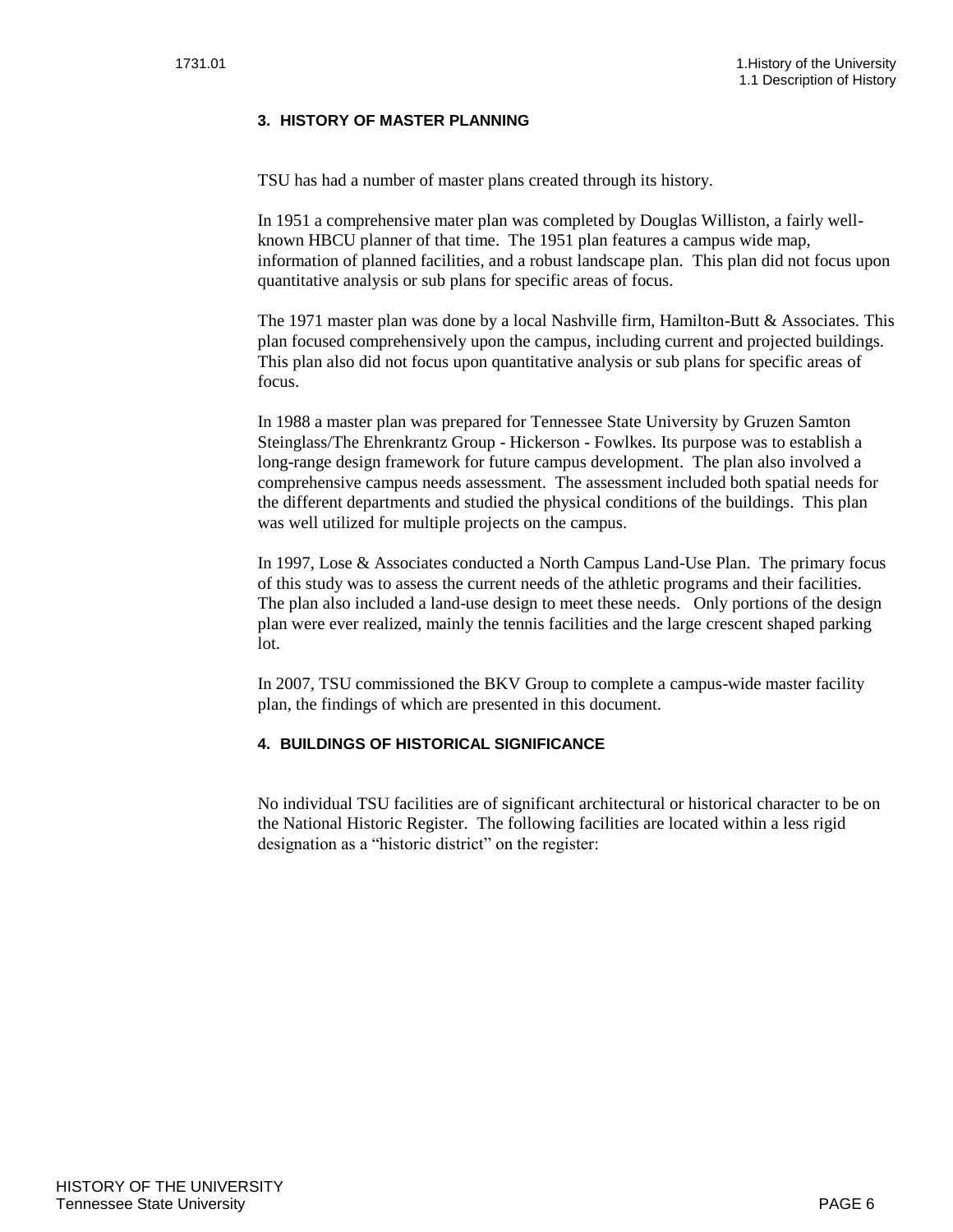| <b>Building Name</b>    | <b>Built</b> |
|-------------------------|--------------|
| Davis Humanities        | 1933         |
| <b>Elliot Hall</b>      | 1927         |
| Harned Hall             | 1927         |
| Jackson Industrial Tech | 1933         |
| Love LRC                | 1933         |
| McCord Hall             | 1950         |

#### **Table 1: Buildings located within the National Register Historic District**

In addition, several facilities have significance to TSU history but are not important as pieces of architecture, nor are they located within the historic district. Goodwill Manor, although it is a complete replacement/replication of the original facility, is the only surviving building from the original campus construction of 1912-1914. The old Football Fieldhouse/AFROTC Building, and the Ag Barn (Farrell-Westbrook), are known as Depression era WPA buildings, though very little of their structures is original.

## **5. NAMED FACILITY HONOREES**

There are several buildings on campus which have been named for important members of het Nashville or Tennessee area which include:

- **Averitte** Amphitheater Laura M. Averitte, author of the university's Alma Mater, founder of the TSU Theater Program.
- **Avon Williams** Campus Avon N. Williams Jr., Tennessee State Senator, TN and US Supreme Courts Member. NAACP Administrator.
- **Boston** Room AD Suite Ralph Boston, Olympic Gold, Silver, and Bronze medalist, one-time long jump world record holder.
- **Boswell** Complex Alger V. Boswell, Department Head, VP Emeritus, Registrar, Dean of Men
- **Boyd** Residence Henry Allen Boyd, principal in founding of TSU / A&I, Founder of National Baptist Publishing and Citizen's Trust Bank. Administrator of Fisk and Meharry.
- **Brown-Daniel** Library Martha M. Brown, 1912 faculty member, Library Director 1925-1945. Lois H. Daniel – Library Director 1945-1976.
- **Clay** Hall Robert E. Clay, State Education Administrator and A&I supporter.
- **Clement** Hall Frank G. Clement, Tennessee Governor and TSU supporter.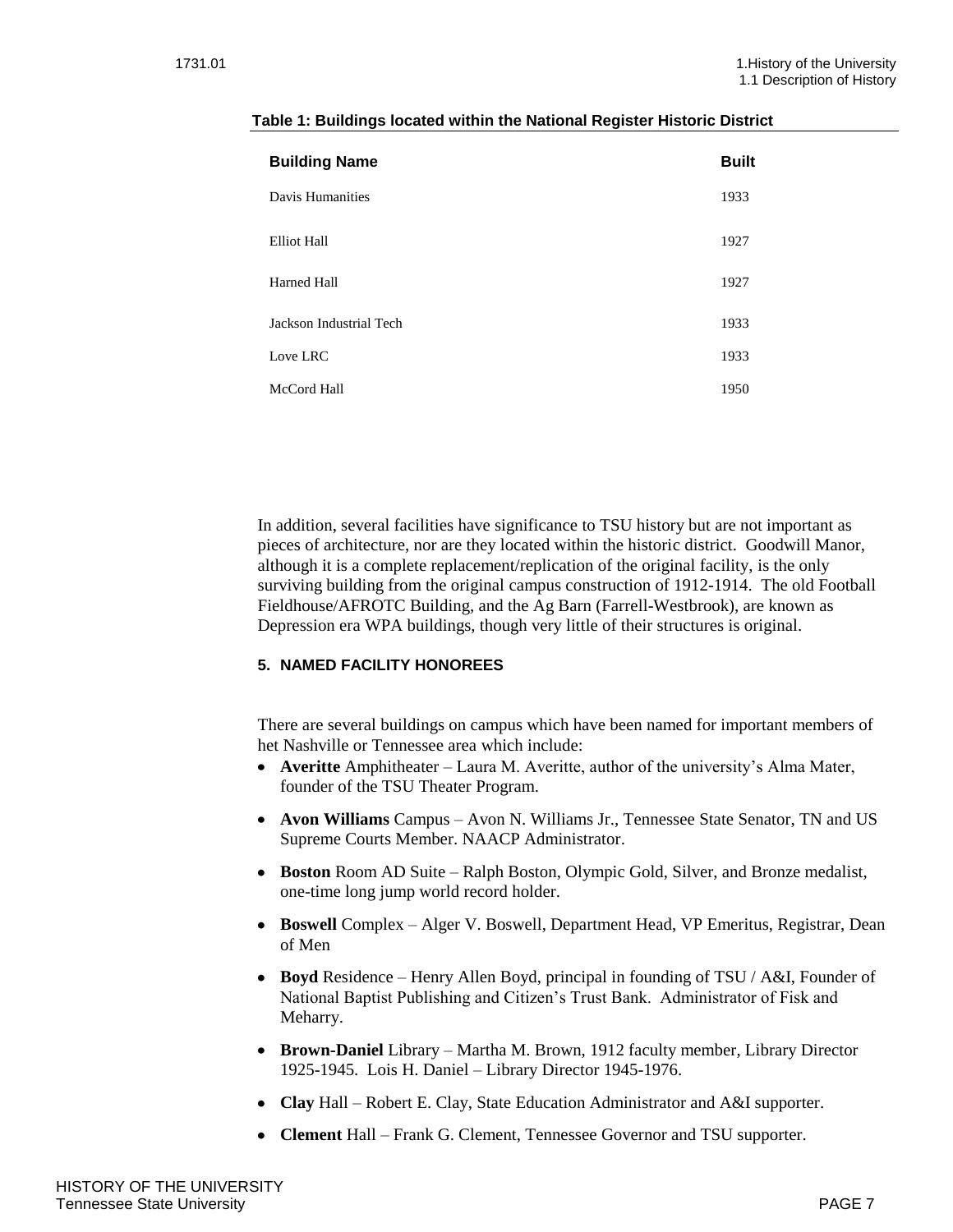- **Cox – Fancher** Computer Science Complex George W. Cox, Interim President and VP for Academic Affairs. Charles B. Fancher, Interim President and VP for Administration.
- **Cox - Lewis** Theater W. Dury Cox Jr., actor and TSU theater supporter. Edward C. Lewis Jr., father of TSU's music department.
- **Crouch** Hall Hubert B. Crouch, Graduate School Dean, Science Division Director.
- **Crutchfield** Athletics Weight Room Claude S. Crutchfield, TSU alumnus, Metro teacher, longtime supporter of TSU athletics.
- **Crutchfield** Athletics Hall of Fame / Lounge Inez Gibbs Crutchfield, PE Professor and administrator.
- **Davis** Humanities Walter S. Davis, second TSU President, A&I grad, professor, football coach, department head .
- **Elliott** Hall Janie E. Elliott, founder of A&I cafeteria system, first HBCU cafeteria system, Presbyterian missionary.
- **Eppse** Residence Merle R. Eppse, professor, History Department Head.
- **Farrell-Westbrook** Ag Sciences Complex James E. Farrell, Fred E. Westbrook, TSU professors and administrators – state, federal, and international agriculture agents.
- **Floyd / Payne** Campus Center Otis L. Floyd, TSU President and TBR Chancellor. Joseph A. Payne, Dean of Students and VP Student Affairs.
- **Floyd** Nursery Crop Research Center see above.
- **Ford** Apartments Residence John Ford and Harold Ford Sr., State Senator, and US Congressman, respectively. TSU benefactors.
- **Gentry** Athletic Complex Howard C. Gentry, football coach, Athletic Director, community leader.
- **Greer** Band Room Frank Greer Second TSU Director of Bands.
- **Hale** Stadium William J. Hale, first President.
- **Hale** Residence Harriett H. Hale, TSU first Lady, professor, administrator.
- **Hankal** Residence Edna Rose Hankal, professor, Matron of Ladies Housing, Dean of Women.
- **Harned** Hall Perry L. Harned, State Commissioner of Education and colleague of President Hale.
- **Holland** Hall Lewis R. Holland, professor and Business Department Head, founder and president of TSU Credit Union.
- **Hughes** Natatorium / Pool Thomas "Friend" Hughes, first swim coach, 5 consecutive national championships.
- **Humphries** Hall Frederick S. Humphries, TSU President and FAMU President.
- **Jackson** Industrial Tech Tom Jackson, State Commissioner of Tourism, TBR Regent and TSU benefactor.